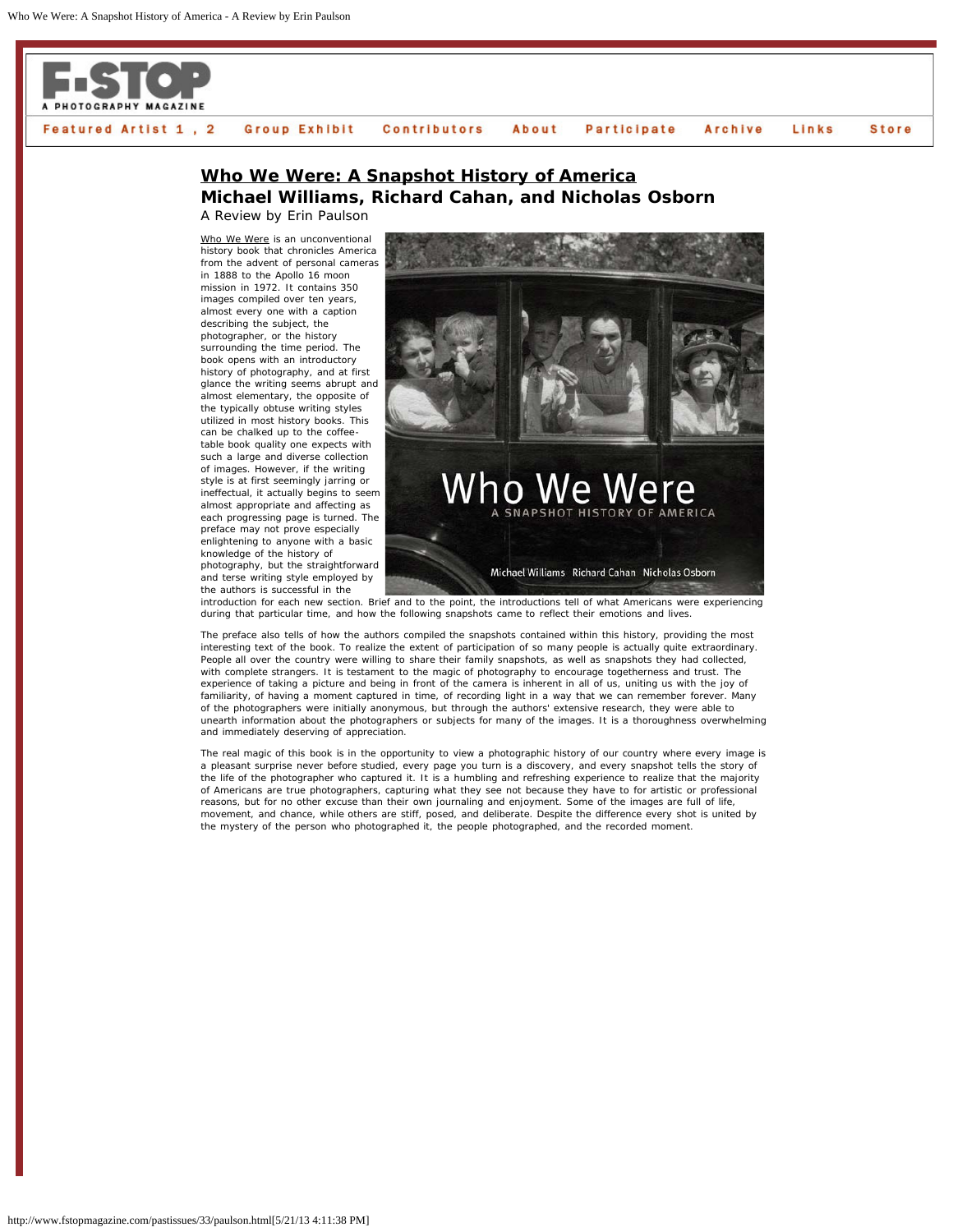

Each of the photographs contained in Who We Were represents its respective time period perfectly, but none so well as the individual portraits. Each portrait enables us to study the face of one who has come before us, to wonder about their life and the lives of those they touched, to witness and share in the memory of one moment in their life. One image that I feel is endlessly evocative is found on page 191 - a striking color snapshot of a young woman with her beau. She stares down demurely, acutely aware of her feminine beauty, while he, with his arm around her, engages the camera. The explanation included by the authors reads, "About 1950 - Falfurrias, Texas. Right out of Tennessee Williams: Doxie Hudson walks along a country road near Falfurrias, Texas, with a long-lost beau. More than a half-century later, Doxie couldn't recall his name, but remembered that he wanted to marry her. He was one of many". This one image with its short caption speaks volumes of the relationships of times past. Doxie seems to represent every one of her female contemporaries in her innocence, potential, and attraction, just as the location seems to represent everywhere in Middle America.

It is amazing that photographs taken by amateurs can call to mind the work of greats such as Henri Cartier-Bresson and Robert Frank. Images where the subject, lighting, and perspective all come together to capture a magnificent scene, such as the one found on page 51. "1918 - Champaign or Urbana, Illinois. Good old Daze: The game of stickball, from a photo album entitled 'My Days at Illinois'". Two young men outdoors in what is reminiscent of the famous University of Illinois Quad, playing amongst the shadows, evokes an overwhelming sense of nostalgia in a simply composed yet beautiful image. These anonymous young men are representative of all collegiate young men of the early twentieth century, just as the aforementioned portrait of Doxie Hudson epitomizes young women of 1950.

When a portrait is combined with a caption, particularly one written by the photographer or subject, it makes the subjects become even more familiar. An image

found on page 131 depicts a young couple in an urgent and honest embrace, with a note written directly on the image: "The sweetest little girl in U.S.A. & me the first day we started going together. Our first kiss". This image creates such a strong desire to share in the rest of the couple's relationship that a deep sense of disappointment occurs upon learning this is the only image of the lovers. That thirst for the complete story is shared with the majority of the portraits found in this history. What happened to these people? Where is the snapshot taken the next day, the next week, the next year?

My favorite images included in Who We Were may be the color photographs shot by amateur Martin Johnson, during the cross-country road trips he would take with his wife, Agnes. The extraordinary thing about them is not their flawless technique, unusual or dramatic subject matter, or the knowledge they provide the viewer. Instead, it is their complete and unyielding simplicity. His photographs captured moments that most photographers would not find shutter-worthy nowadays: a car by the side of the road, a waitress in a dark diner, a water tower in the town of Poplar Bluff, Missouri. Johnson's images record anything and everything he and Agnes witnessed. They are both extremely common and wonderfully unique, and are therefore quintessentially American.

However, not every image compiled in Who We Were reminds us of the innocence of America and its people; some remind us of quite the contrary, and make us thankful that these times have past. Specifically, an image of a large representation of the Ku Klux Klan